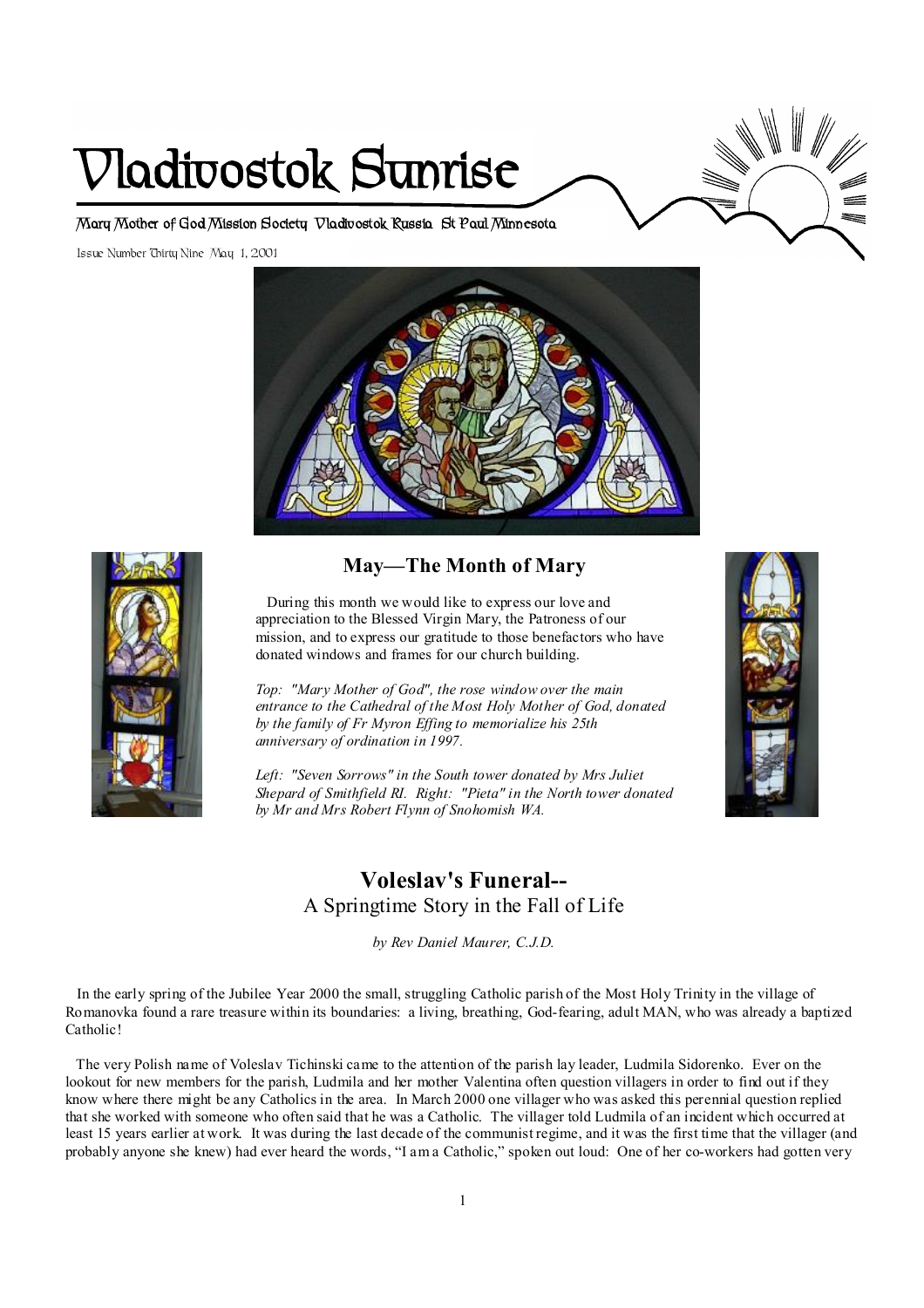angry with a new man on the job and had said some very harsh words to him. Completely unexpected, the new man answered, "Be nice to me. I am a Catholic!" It is not recorded whether this declaration calmed the other person's anger, but during the atheist Communist regime which forbade all religious practice in the village, it was such an unexpected answer that it was remembered by all those present for years to come.

After that incident the "Catholic", as he came to be known by those who worked with him, regularly talked openly about his Roman Catholic boyhood in the Ukraine. So when Ludmila was asking around for Catholics, one of this man's co-workers told her that she knew someone who at least claimed to be a Catholic, even back when it was not only unfashionable but completely unheard of.



*Father Dan and Ludmila, the parish trustee from Romanovka.* 

Although I was not there at the time, I am sure that Ludmila beat a path directly to Voleslav's door to confront him with the rumor that he referred publicly to himself as a Catholic. He readily admitted it. When she explained who she was, and that there was a Catholic parish in the village, Voleslav replied that he was very happy to have been "found" at last by his Church. He had no idea that our small Catholic parish had been active in the village for three years, perhaps because we are so poor that we did not have a church or a chapel or even a door to knock on or a telephone number to call, and also perhaps because none of our parishioners lives in his immediate neighborhood. When her unique discovery was confirmed, Ludmila decided that it was worth a rare long distance phone call to me in Vladivostok to tell me that a real, live, baptized Catholic had been found within the territory of the parish.

Thus the parish came to know and love Voleslav "the Catholic", the only other known cradle Catholic in Romanovka besides Ludmila and her mother and her two daughters. Voleslav was born in western Ukraine in 1933, fourteen years before the Communist regime officially eradicated Catholicism in 1947. But Voleslav remembered that in his remote village, where over half the population was Catholic and where the anti-religious activities of the communists were softened by the tenacious faithfulness of the populace, he had been able to attend church regularly until 1951 when he was drafted and sent to the Russian Far East, to the military base in Romanovka (closed in 1997). That was also the year that he attended mass and received the sacraments for the last time--until Ludmila's well-trained nose for Catholics sniffed him out 49 years later.

 After we found him he became a regular monthly mass attendant. (*Sunrise* readers will remember that the Romanovka parish only has one mass per month and that on Saturday.) That first Saturday he confessed his sins before mass, and later, with tears rolling down his cheeks, he received Holy Communion for the first time in almost 50 years.

 Six months later, for the parish's monthly mass in September, Voleslav led his wife, Valentina, a baptized Russian Orthodox Christian, into the room of the former Air Force Officers' Club where the parish meets for mass. It was obvious from the first time we saw them together how much Voleslav and Valentina loved and depended on one other. Her sight having been almost completely obscured by cataracts, it was very touching to see how carefully he guided her by the arm into the unfamiliar room, telling her about all the possible obstacles in her path. Surgery to remove one of the cataracts was scheduled for the next week, and since there was no Orthodox priest in Romanovka, she had asked her husband if she could go to confession in the Catholic Church before the operation. She had been baptized as a young adult but had not been able to practiced her faith since coming to Romanovka many years earlier. The only Orthodox church in Romanovka was destroyed in the 1930's. No priest has been stationed there since that time.

 After a successful operation to remove one cataract, Valentina recuperated at home, recovering sight in one eye. At that same time Sister Alicia Gonzalo, the local superior of the Sisters of Charity of Saint Ann in Vladivostok, began to visit the parish for a prayer service with communion on the remaining three Saturdays of each month. She would always visit Valentina and Voleslav at home after the communion service. In November 2000 Valentina requested to be received into the Catholic Church so thatshe could worship together with her husband. That same month Voleslav was diagnosed with inoperable cancer, which progressed rapidly. I went to Romanovka to administer the Sacrament of the Sick to him and to bless their marriage, which had originally been registered with the government but, because of the religious repression, had not been solemnized by vows before the religious representative of any Church.

 By December the cancer had spread so quickly that Voleslav was beginning to spend more and more time confined to bed. Either Sr Alicia or I visited him and Valentina at home every Saturday, bringing them both Holy Communion. We got to know their grown son and daughter and all of their grandchildren, who were always there to help Valentina care for Voleslav as his condition worsened.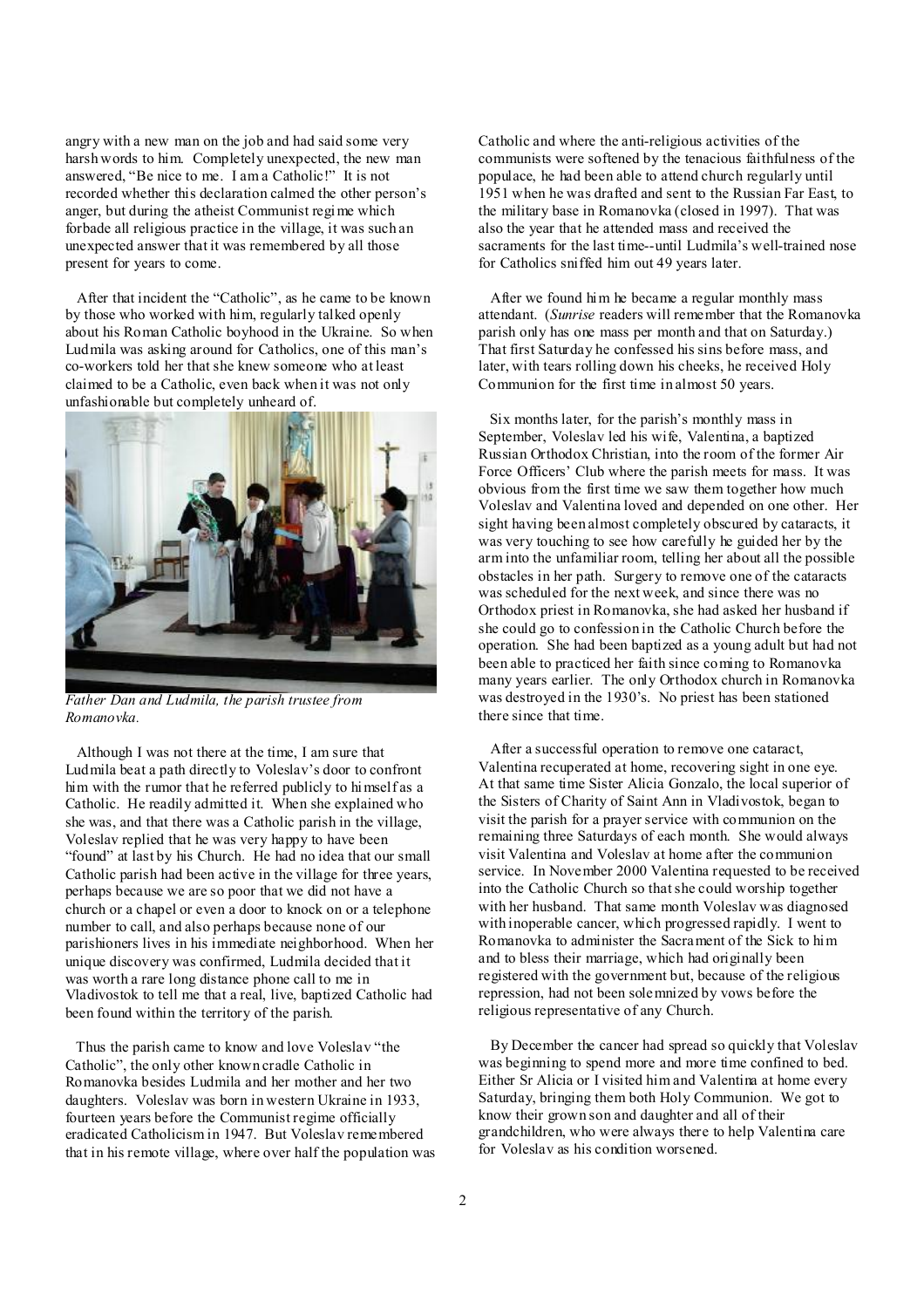After I became a regular guest in their home I commented to the lay leader of the parish Ludmila that in Russia it was uncommon for me to see an intact family (mother, father, children and grandchildren) so united in their care and love for each other. She replied that it was not only uncommon, it was practically non-existent, especially an elderly married couple in their sixties. Usually by that time, she said, the man is dead. (The life expectancy for men in Russia is now 57.) Or, if he is not dead, she continued, he is usually a decrepit alcoholic who has mistreated his wife and children so terribly that they no longer want to have anything to do with him. He lives out his remaining days in squalor and despair, in one continual drunken stupor that numbs his pain. But Voleslav was a shining exception. It was very obvious how much his wife and children and grandchildren loved him, and how tenderly they cared for him through his long illness, cooking, cleaning, administering pain medication by injection, chopping wood for fuel, and taking care of his personal needs. Their home, though very poor by western standards, was rich in love and genuine affection.

By God's providence it was the same day that I celebrated the monthly Saturday Mass in Romanovka. After the mass Sr Alicia and I visited him at home at about 5:00 PM. He was sitting up in bed because it was difficult for him to breath lying down. I heard his confession and gave him and Valentina Holy Communion. On that night of March 31, 2001, very painfully, Voleslav "the Catholic" died at home, surrounded by his family. Later thatsame evening Ludmila called long distance again to Vladivostok, this time to say that he had passed away quietly in his sleep at 9:30 PM. But that is not the end of the story.

Sr Alicia, Brother Oleg, and I returned to Romanovka on the next Tuesday for the funeral. It was to be the first funeral for a baptized Catholic in Romanovka. In the seven years that Fr. Myron and I have been serving the believers in Romanovka there had only been two times when we were called on to celebrate the rites of Christian burial. Both of those times had been for Orthodox Christian relatives of our Catholic parishioners, and neither time involved the celebration of a funeral Mass.

In the absence of religious rites for the dead, some very strange superstitions have become universal among Russians, especially in poor villages. In the home of the deceased all mirrors and reflecting surfaces such as TV screens must be covered with black cloth. This is so that evil spirits, who can sometimes look through mirrors, do not steal the soul of the deceased before it has had a chance to get to heaven, which in Russian folk belief, cannot be earlier than 9 days after death. Friends and relatives had seen to it that all the mirrors in Voleslav's house were properly covered.

Before Voleslav died, I told Valentina and her adult children about the need for a funeral Mass and Christian burial, and I thought they had understood and agreed. But I learned that in a small, isolated Russia village, where communism has been the only belief for generations, and

where people think that things have always been done only one way, talking aboutsuch things as a funeral mass is as foreign as if a Martian were to try to explain his customs to an uninterested Manhattan taxi driver. Not one word I said about the funeral or burial must have sunk in. We arrived in Romanovka at 11:30 AM in order to prepare the hall at the Officers' Club for the funeral mass at 12:30, which was to be followed by the procession to the cemetery at 1:30 and burial at 2:00. As soon as we arrived, I was told by parishioners that Voleslav's widow and children were adamant that his body not be taken anywhere until the procession to the cemetery at 1:30 PM from the home of the deceased. So I went to the home to find out what was the matter.

 What was the matter was that no one in living memory in this village had ever NOT been buried directly from home. No one remembered the time before the church had been closed. No one could imagine going anywhere else but to the home of the deceased for any kind of service. I would have gladly done the funeral mass at home if that were possible, but the home is a tiny three-room cottage which was already set up with borrowed tables for the funeral dinner (to be accomplished in five shifts) after the burial. Against their initial opposition softening slowly into confusion, kindly but firmly I insisted that it was Voleslav's right and his wish to have a funeral mass, and that the mass must be celebrated in the Officers' Club (the only possible place), which, in any case, was on the way from the home to the cemetery, about a seven minute walk. Valentina was worried that when neighbors and friends came to the home for visitation from 11:30 until 1:30, as is the custom in Romanovka, if they found that the body had already been taken away, they would refuse to go anywhere else to pay their last respects simply because it had never been done that way before, and they could not imagine that it should be done for Voleslav. She thought they would simply return home, shaking their heads in confusion about this newfangled practice.

 When Voleslav's relatives did not want to move the body to the Officers' Club because none of his neighbors or friends would go there, I suggested that we could bring the body back home after the funeral mass so that the neighbors could do their leave taking at the home. I thought they were going to stone me to death. At least they looked at me as if to ask, "Is he really a priest? What planet does he come from? Doesn't he know anything? Didn't he know that once the body left the home it could not be brought back there?" No, I didn't. I asked why not. The answers, repeated time and time again: "You can't," or "It's just not done. We don't know why," or finally, "It's bad luck." They were adamant. We definitely could not bring the body back to the home once it had left. It took Sr Alicia and I over 30 minutes of patient insistence to get them finally to agree to put the coffin on the flat bed truck which in Russia acts as a hearse and start out for the Officers' Club.

While they were processing slowly to the Officers' Club behind the truck, Sr Alicia and I walked quickly on ahead to be there to greet the body and the mourners. Thankfully Brother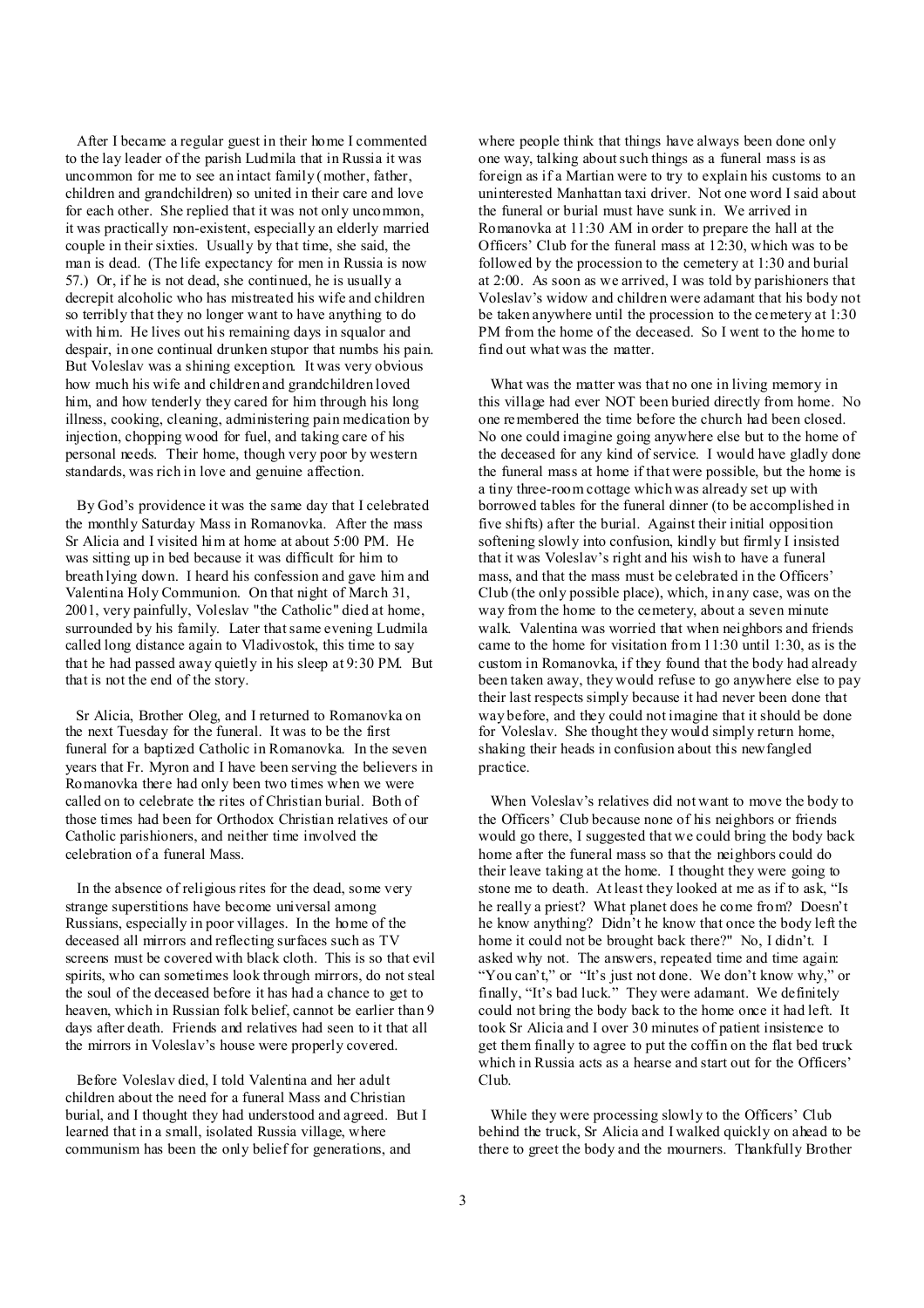Oleg, acting as server, had prepared the rented hall, and was wondering where we had disappeared. About 30 minutes later, after a very slow procession, the "hearse" arrived at the steps of the Officers Club, and with it about 70 people on foot. The number of mourners had grown tremendously along the way. Everyone came into the rented hall for the funeral mass. It was the largest mass in the history of the parish and probably the first religious service ever for most of the people in attendance. They deported themselves very reverently and respectfully. Some even bowed and made the sign of the cross (right to left) whenever the 15-or-so Catholics said, "Amen."

When the mass ended, all of us except the widow marched behind the hearse-truck to the cemetery, a 30-minute walk. The widow Valentina lay down beside the open coffin on the flat bed truck and propped her head up with her left arm for the ride to the cemetery.

Afterward, back at the home during the funeral dinner everyone was complimentary about the mass and burial. The entire family was very proud that their relative had been the first in Romanovka to have such a funeral: with prayers, bible readings, sermon, candles, incense, the Eucharist, the blessing of the grave with holy water, more incense, the singing, the vestments, all the things that Catholics around the world take for granted. They went on and on about the entire event. They all agreed that it was an unforgettable day and that they would like to see this new "tradition" continue. Their paralysis of imagination of a few hours before had given way to the fervent wish that this kind of funeral would become the norm. They began to connect it to what must have been the traditions of their ancestors so long ago before the godless revolution had changed everything.

After the burial, during the funeral dinner, the widow Valentina, Sr Alicia, Br Oleg and I were among the second shift to eat in the tiny cottage. All of a sudden an elderly lady came in and wailed, "You forgot to set aside a glass of vodka and a piece of bread for the deceased." I thought all the Russians in the room (about 15) were going to die immediately of heart attacks. Then a woman seated at the table next to me said, "No, we didn't forget. Here they are right here in the middle of the table." And there they were, a small glass of vodka and a piece of dark Russian bread on top of it. The relief of everyone in the room was palpable. I wondered what they would have done if they really had forgotten. Would they have had to start everything over again from the beginning? But that, too, is probably prohibited by some other superstitious belief. Perhaps things have always been this way in small Russian villages where no one has received a higher education, but I think that it is made more acute by the lack of the light of the Gospel since the communist revolution.

Voleslav "The Catholic", Holy Trinity Parish's newly discovered treasure, was a member of our parish much too short a time. In life he was a loving husband, father, and grandfather, a steadfast Christian, and a faithful witness to

his Church. And even in death he gave his family and friends and fellow villagers a priceless gift. With his funeral mass and Christian burial in a village where, not so long ago, others had tried to obliterate the very idea of God, he helped to bring back the memory of Russia's Christian hope in the resurrection from the dead. Fifteen days after his burial Russian Catholics and Orthodox celebrated their belief in the Resurrection of Christ from the Dead on Easter Sunday. Because of Voleslav's faith the people of Romanovka understand better the hope of all Christian believers in their own resurrection from the dead. In the fall of life, springtime is just ahead.

### **How to Communicate with Us**

#### **Office in Russia:**

**Phone:** (011-7)-4232-26-96-14 **FAX:** (011-7)-4232-26-96-16 **E-mail:** [myron@eastnet.febras.ru](mailto:myron@eastnet.febras.ru) [daniel@eastnet.febras.ru](mailto:daniel@eastnet.febras.ru) [CARITAS@mail.primorye.ru](mailto:CARITAS@mail.primorye.ru) **Internet** Russian language: <http://www.catholic.ru>

Please do **not** send any **donations** of any kind directly to Russia. For donation information, see below.

**Letters** without donations can be sent to: Most Holy Mother of God Catholic Parish Volodarskovo 22 690001 Vladivostok RUSSIA

#### **Office in America:**

**Phone:** (651)690-5139 **FAX:** (651)690-5139 **E-mail:** [RussianMission@juno.com](mailto:RussianMission@juno.com) **Internet:** <http://www.vladmission.org>

**Donations** of money and **letters** should be sent to: Mary Mother of God Mission Society 1854 Jefferson Ave St Paul MN 55105-1662

Or you can donate from your credit card through our web site. Your donations are tax-deductible. You will receive any required receipt for IRS tax purposes by return mail.

**Donations** in kind. If you have items that you think we can use, please contact Mrs Sandra Sonnen at the Mission Office in St Paul giving a complete list of items.

**Vladivosk Sunrise** Edited and Produced in Russia by V Rev Myron Effing, C.J.D. Printed by the Sisters of St Peter Claver, St Paul, Minnesota. Assembled for mailing by Nativity Parish, St Paul, Minnesota. Mailed by Mary Mother of God Mission Society, St Paul, Minnesota. Authors are noted if other than the editor.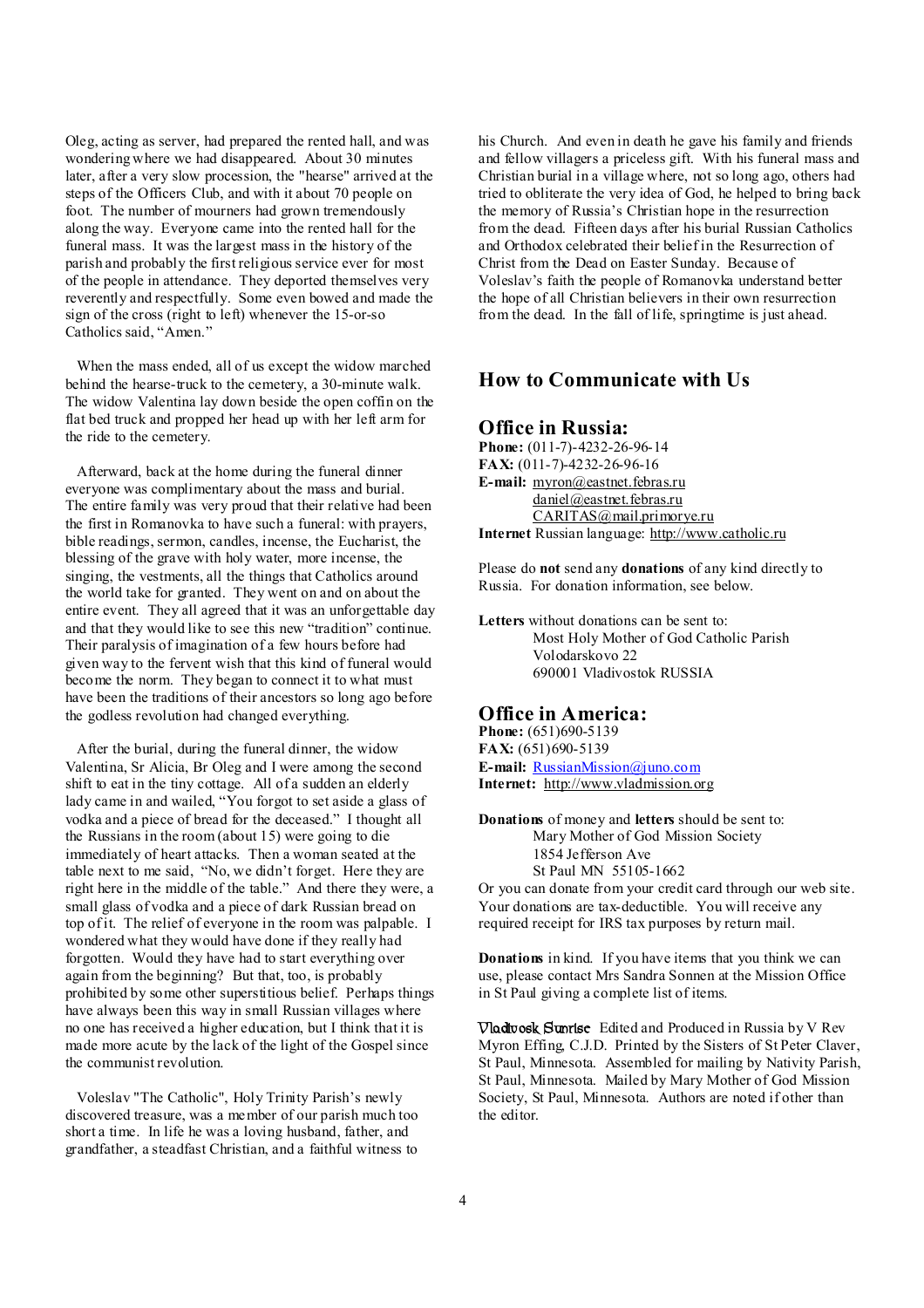# **News Notes**

#### *by V Rev Myron Effing, C.J.D.*

• On March 5 Father Daniel Maurer, Pastor of Holy Trinity Parish in Romanovka and of St John the Evangelist Parish in Bolshi Kamen and co-founded of our Vladivostok Mission, celebrated his  $50<sup>th</sup>$  birthday. Happy Birthday, Fr Dan!



*Father Dan Receiving birthday presents from parishioners of Vladivostok* 

• We are all looking forward with great excitement to the priestly ordination of our first seminarian, Evgenie Peregudov. The ordination is scheduled for Trinity Sunday. June 10, in Irkutsk. Then Fr Peregudov will be coming to Vladivostok for his First Mass on the Feast of Corpus Christi, June 17, and our little tots will be making their First Communion at the same time—from the hands of the new priest. I know Deacon Peregudov will appreciate your prayers for him on his special day.

• Our Correspondence Course "Introduction to Christianity" is now available on the internet in English. We have been using the course many years already in the Russian language. We've had many people throughout Russia take our course, and now that it is on the internet, Russians are signing up for it worldwide. Then we received requests for the lessons in English so that those who were working with Russians to prepare them for baptism could know what the Russian were studying, so it made sense simply to put the English course on the internet, too. Now we have students from around the world taking the English course. You can join us in praying for them. Sometimes they are people from countries where Christianity is forbidden--we know already from the Russian version of the course. The course is managed by our helper Victor Anisimov, who corrects the tests and answers questions that the students may have. You can find the course at:

<http://www.intro.atfreeweb.com/english.html>

• Dr Sergei Yakovlev and I have been trying to do what we can to deal with alcoholism in our state. Besides Vladivostok where AA existed long ago, there are now working AA groups in Nakhodka, Arsenyev, Ussurisk, and Lesozovodsk. Dr Yakovlev and I have also been giving lectures on alcoholism and drug abuse at many schools and colleges in all those cities.

These problems are of massive proportions in Russia—the chief reason why the country is so backward. We hope our talks will help a lot of the young people who have never heard alcoholism described as a disease, complete with symptoms, early warning signs, cycle of development and treatment methods. There is a lot of advertising of false treatment methods and fake cures of alcoholism here, all for big money, most of which are guaranteed to work by those who sell the products.

We've already spoken to more than 50 school and university classes, which is already good public relations for the Church because it is the first time most of the students have met a Catholic priest. We have also already incorporated a local organization to deal with rehabilitation by twelve steps--it is a branch of a Moscow organization call "No To Alcoholism and Narcotics". I'm on the Board of Directors, and we recently started to plan our first two rehab programs. We are hoping to do a month-long seminar for 12 people in July at a spa, and another one in September, which will be a "rough it" sort of camp in the wilderness on Salvation Coast near Vladivostok. The idea is not only to startsomething in the way of rehabilitation from alcoholism and drug abuse using the twelve step method, but also to get experience with this sort of thing in the Russian culture and context.

• On March 26th, Fr Benedict Zweber passed away from bone cancer at Maryknoll in New York. He had been an American missioner priest in Russia since 1997. When he first arrived in Russia, he lived for three weeks with us in Vladivostok before our bishop assigned Maryknoll to Khabarovsk.



 Fr Zweber was born into a poor farming family of ten children in the town of New Market, Minnesota, on January 7, 1932.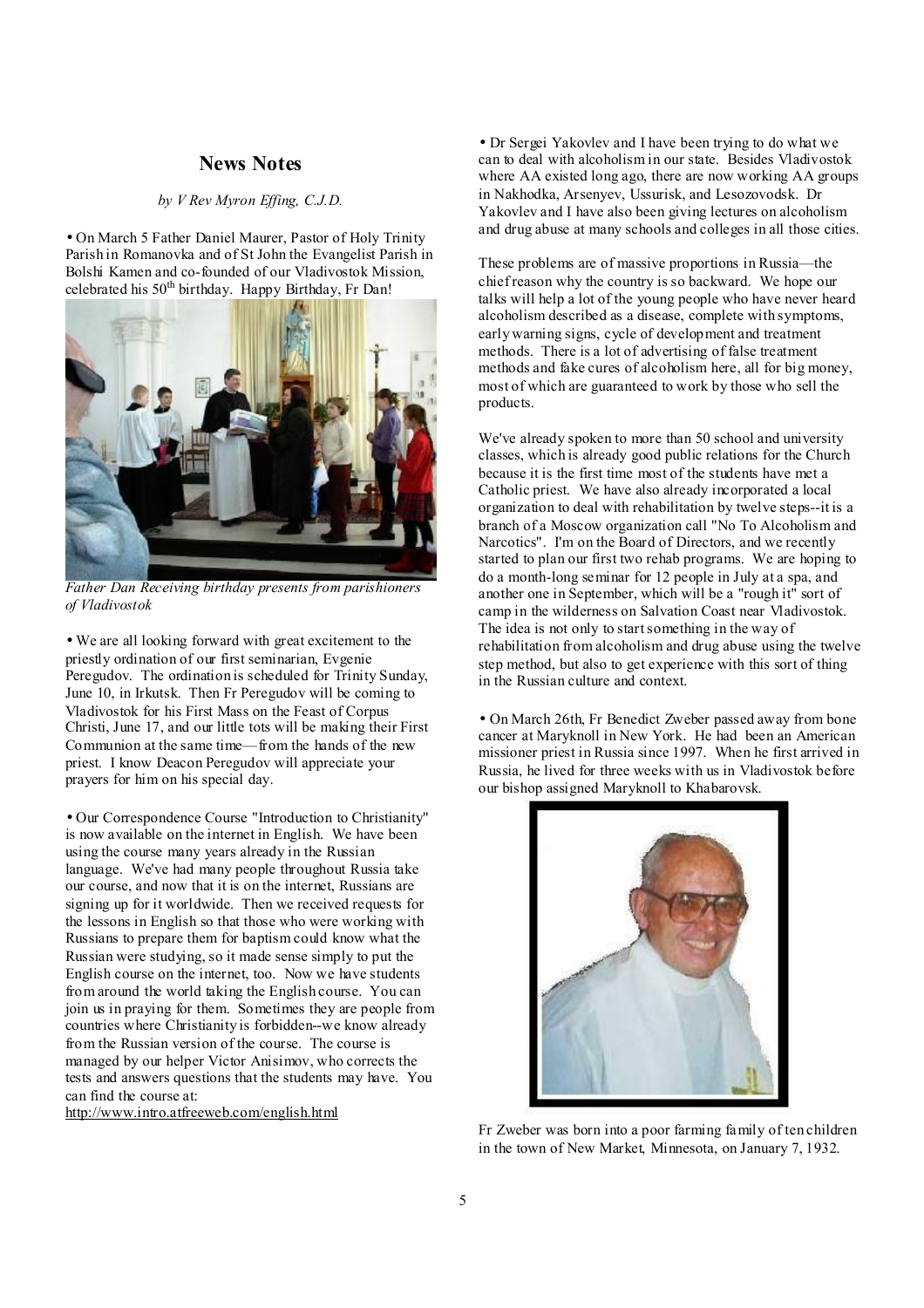When he was in the fourth grade, he heard a missionary priest speak about his work in Papua New Guinea. Although Fr Zweber was attracted to the idea of foreign missions, he attended the diocesan preperatory high school, Nazareth Hall. While there, he met a resident faculty priest who was a member of the newly founded Maryknoll society. This priest, Fr Norbert Rans, used to leave old copies of Maryknoll magazine in the seminary library, which helped to increase Fr Zweber's desire to go to the missions. After completing his high school and first two years of college at Nazareth Hall, Fr Zweber graduated and went on to the St Paul Seminary to complete his last two years of college. It was then that Fr Zweber discerned that he was called to be a Maryknoll missioner. Fr Zweber met much oppostion to the idea from his father and from his professors at the seminary. His father wanted him closer to home and as such would not give him any money to travel to Maryknoll-on-the-Hudson in New York to visit. It was then, on the advice of his spiritual director, that during his winter vacation Fr Zweber hitchhiked in the cold all the way to the Maryknoll headquarters to ask to be accepted. He was, and was ordained in 1959.

His first assignment was in Korea. He was most particularly happy to go there because one of his brothers had died in the Korean War. Fr Zweber stayed in Korea for thirty very fruitful years in which he was instrumental in opening many new parishes, until he was called back to the States by Maryknoll to raise funds and recruit vocations.

While in the Holy Land in 1994, Fr Zweber offered Mass at the altar of the Annunciation in Nazareth. Archbishop Francis Hurley of Anchorage, Alaska, was just finishing his mass there, too. The Archbishop asked if Maryknoll had any volunteers for Siberia, where he was pioneering a mission effort. Fr Zweber answered him, "Yes. At least one!" In the same spot where the Virgin Mary had declared her "fiat" to God's will, Fr Zweber declared his own "fiat" for a second overseas mission career in the Far East. In 1997 he arrived in Russia at 66 years of age.

After working for a time in Khabarovsk in the Vladivostok Deanery, he transfered to Sakhalin Island when Japan could no longer supply a Korean priest for the South Sakhalin Parish of St James, most of whose parishioners are of Korean ancestry. Not content to just relax in a parish where he was already the third pastor, he immediately began to plan a new church building in the center of the city taking the name of the historic parish, Annunciation, which existed there before World War II when the Japanese held the island. He also began to open two more parishes on the Island, and to serve the growing American community there who are involved in the production of natural gas on the ocean floor near Sakhalin. The new building is expected to be dedicated on August 15, 2001, with Polish Father Yaroslav Vishnevsky acting currently as administrator of the parishes.

In Fr Zweber's own words he recently said, "...my suffering hardly compares to what the Russians endured for the Faith. I don't know what the future holds, but I thank God for the privilege to link my suffering to that of the people, and their suffering to that of Christ." Fr Zweber will be remembered for what he was, an indefatigable, happy, holy priest. We will miss him. The funeral was in Maryknoll, New York. His Minnesota memorial mass will be held on May 15 in Lakeville. Eternal Rest grant to him, O Lord!

• We received the sad news that one of the priests of our diocese was murdered, probably on Easter Sunday morning. The body of Father Jan Frantskewicz was found tied to his bed near the chapel in the village of Yartsevo near Norilsk in North central Siberia. He had been beaten to death about the head. The motive for the murder is not known, but police have arrested a man who had already been imprisoned four times. Fr Jan, a citizen of Canada and Poland, was 77 years old. He had been ordained in the Catholic Melkite Rite only in 1986 in Lebanon when he was 62 years old. He was known for his rugged individualism and self-sufficiency which allowed him to serve Catholics scattered in villages throughout North central Siberia. Eternal Rest grant to him, O Lord!

• We've had a streak of bad news lately! On March 22 my new car was totaled! (See the last issue of *Sunrise* where we spoke about buying it!) The road was unexpectedly icy after a brief snowstorm in an otherwise clear and dry day. The wind was blowing as my driver neared Lesozovodsk to pick me up after several days of my working in the parish there. Suddenly a big gust of wind spun the car around several times on the road and then flipped it over on its top in the nearby field! My driver, Anatoly, who was wearing his seat belt, was not hurt or even scratched, but the damage to the car on all sides means that it is beyond repair! He was in shock, butsince the car would still run, he returned to Vladivostok with a friend, and I came back by train. Today he got the estimates, and, basically, the car is a total loss. We sold it for spare parts.

Then on Saturday March 31 our old car was in an accident in Bolshoi Kamen! On a four lane city street with parking, some guy who had been drinking decided to make a U-turn from the parking lane, and suddenly pulled right out in front of our car, which as in the left lane being driven by my secretary, Nicolai Dorodnov. He couldn't avoid the accident because there was an oncoming car approaching in the next lane left. Apparently the drinking driver was some police magnate (even though he broke many laws) so the policemen were trying to make out that no one was at fault in the accident, which would mean that the magnate wouldn't have to pay us a cent or even pay a fine! Nicolai had his camera along, and there were witnesses, so he is going to pursue the matter further. Otherwise the magnate will be free to do it again, and someone could be killed! The old car, too, was totaled!

The cars were not insured because car insurance is still not well developed in Russia--as most normal businesses are not. So we have to buy cars. We've had other accidents before, but this is the first time that a relatively new car of ours ('94 Toyota Mark II) was totaled. Not a bad record considering that Fr Dan and I have to visit our seven parishes every month,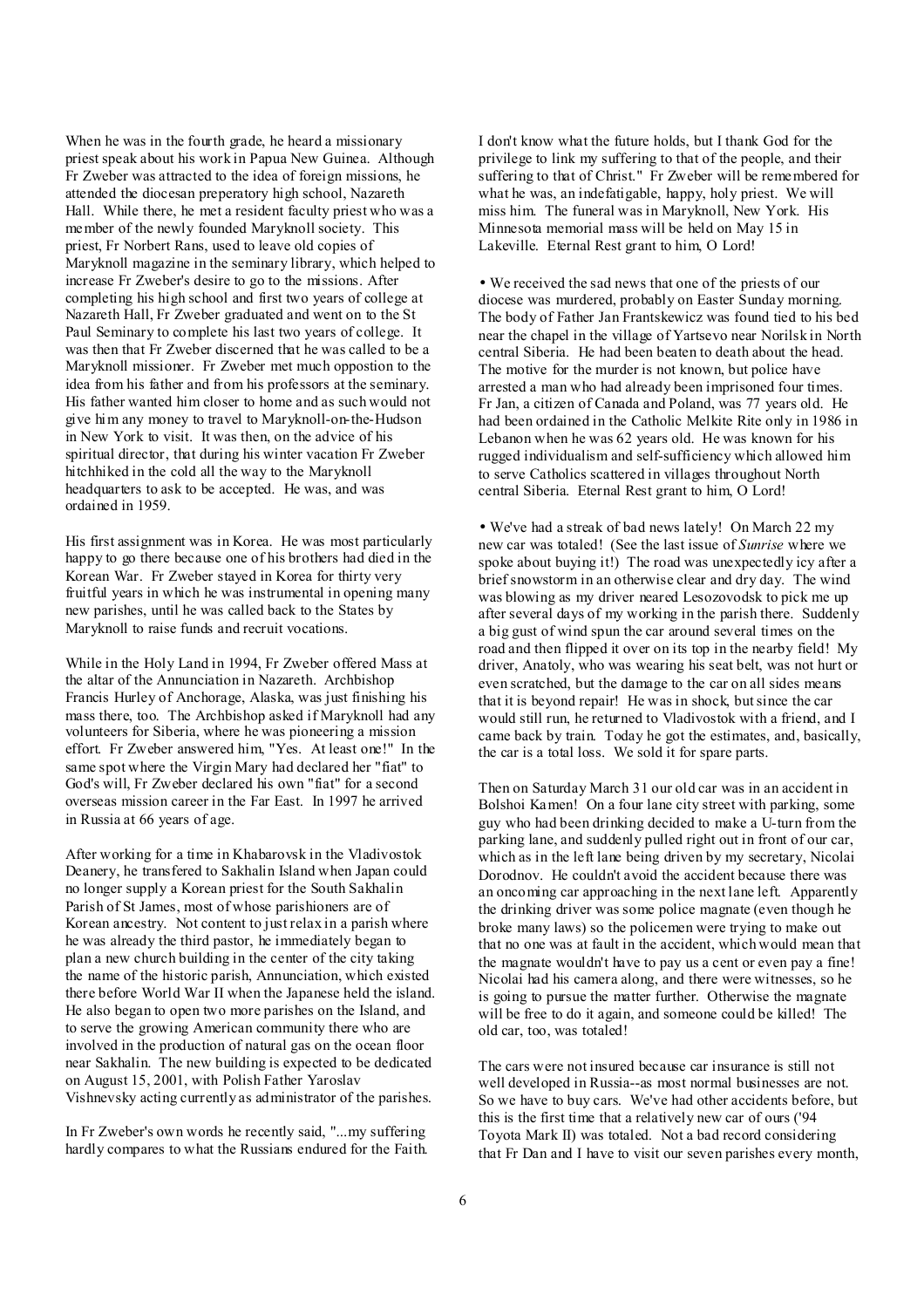plus lots of city driving. Thanks to our guardian angels we haven't suffered personally from a crime or accident yet. To correct the record, Mr and Mrs Terry Baltes of Dayton OH, who purchased the new car for us, belong to Incarnation Parish, not Immaculate Conception as reported in the last issue. They have sent another donation to help toward the purchase of yet another car in this emergency situation. We have also received a donation from the Missionary Vehicle Association (MIVA) of Washington, DC. These two donations will allow the purchase of one car. We have already selected it: a '96 Toyota Mark II. Thank you, benefactors!



*My driver Anatoly and friends with the new new car.* 

# **Remember "Mary Mother of God Mission Society" in your will.**

#### *(Continue from Page Eight.)*

to 26, 2001, visiting Nagasaki, Vladivostok (1 day), Pusan Korea, Shanghai and Dalian China, returning to the States by air from Beijing. Please see [www.maryspilgrims.com](http://www.maryspilgrims.com) or e-mail: [jesus@maryspilgrims.com](mailto:jesus@maryspilgrims.com) or call 1-800--847-6279.

We have been invited to 23 parishes for mission coop **preaching this summer**. We will have speakers in the dioceses of Lacrosse, Ft Wayne/South Bend, Tulsa, Saginaw, St Paul/Minneapolis, Sioux Falls, Orlando,

Trenton, Metuchen, and San Antonio. Father Dan will be in the US during July. He will be in Orlando, Port Charlotte, Washington DC, McLean Va., Benton Harbor and Hastings Michigan, Chicago, Tulsa, Las Vegas, Modesto, Porterville, San Diego California and Salem, Eugene and Portland Oregon. He will fly into Atlanta and out to Vladivostok from Los Angeles. See the web site for the dates or call the mission office. [www.vladmission.org](http://www.vladmission.org) or 651-690-5139 for details.

- We now have on line **credit card donations**--See our web site. Please help us build our rectory this summer! Your donations are vital. If you visit Vladivostok you will see why! Donation by credit card is actually a savings for us in the case of donations from outside the USA.
- We had 413 names for the **Easter drawing** for the gifts we offered.

**1st gift**: the condo in Ft Myers Beach FL went to John Lawler of Baltimore MD.

**2nd gift**: the framed picture of Our Lady of Vladivostok went to Agnes Doth of Blaine MN.

**3rd gift**: the Russian-English blessing went to John and Gretchen Healy of St Paul MN.

**4th gift**: the double wooden cross made in Vladivostok went to Anthony Sinatra of Dearborn MI.

**5th gift**: Our Lady of Grace music box went to Pat Regan of St Joseph MI.

**6th gift**: two hand crafted pens by a mission supporter went to John and Barbara Tarutani of Wooster OH.

A special **thank you** to all for your donations.

God love **you** and your family,

Sandra Sonnen National Coordinator [russianmission@Juno.com](mailto:russianmission@Juno.com)



*Sandie Sonnen in the bomb shelter in Lesozovodsk. The parish is hoping to use the bomb shelter as a cold storage unit for frozen foods. It is an economic development project for Visitation Parish of Lesozovodsk.*